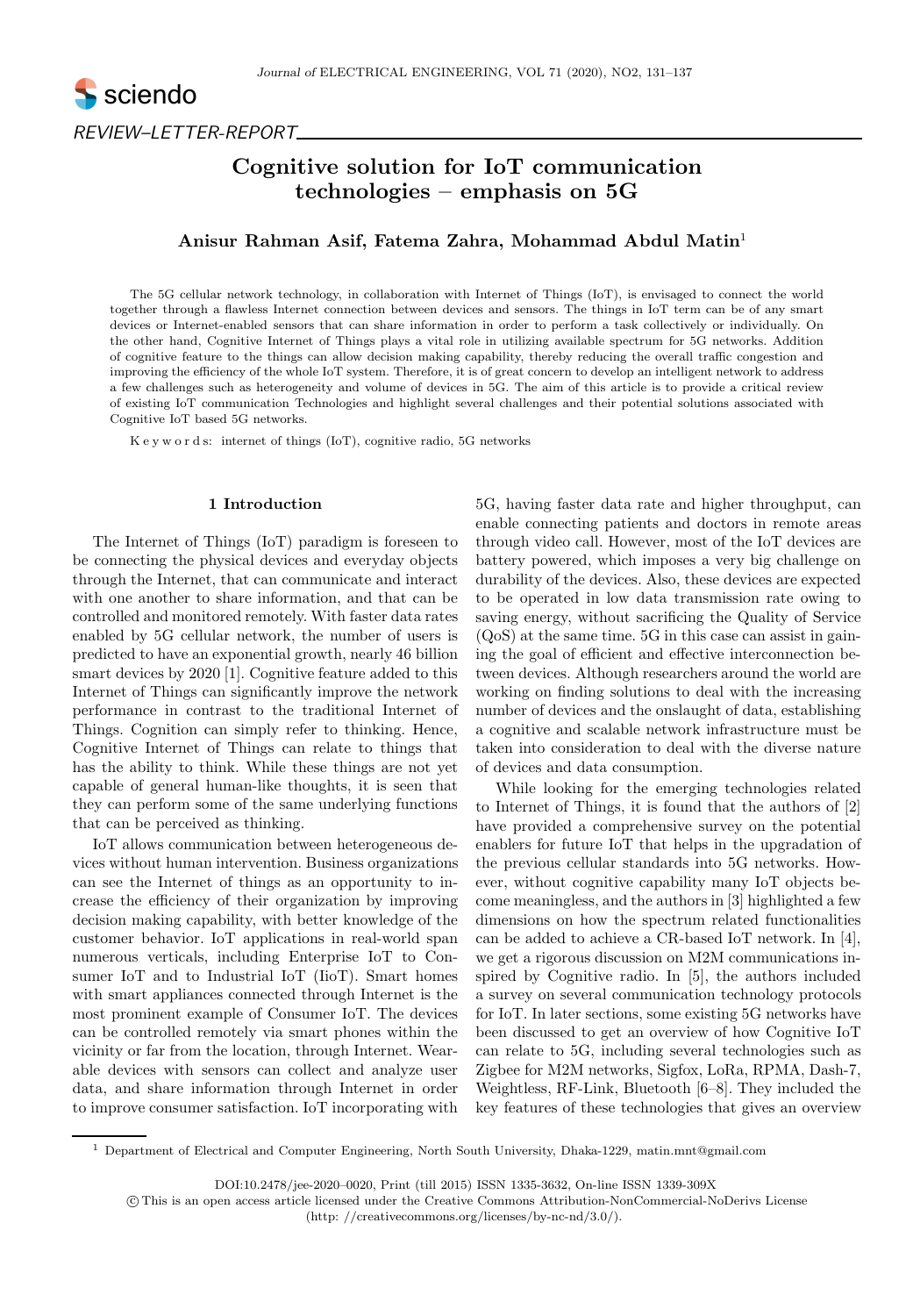on how to integrate Cognitive IoT in 5G networks. A discussion on Network virtualization and Software Defined Network, which plays an important role in integrating cognition in IoT devices and networks, is included in [1]. Using the limited hardware radio resources by slicing the network in order to support multiple wireless protocols is discussed in [9]. Reconfigurable backhaul network, Radio access network (RAN) where all access points are controlled by one central entity, Software controlled switches for cognitive front-end of a wireless network are explored in [10]. In [11], the authors suggested virtualization in physical layer of the network in terms of spectrum virtualization. Interference mitigation with the help of cloud intelligence is brought to light in [12].

The aim of this article is to present the recent progress in IoT technology to make it 5G enabled cognitive IoT. It also depicts the gradual evolution that are taking place in the communication sector for the advancement of network system, incorporating the cognitive feature in the IoT and 5G network. It is hoped that the cognitive solution leads to notable contribution in the overall performance of IoT based 5G networks.

The article has been organized as follows: Section 2 provides an overview of the Cognitive IoT communication. Section 3 brings forth the enabling technologies that are useful for Cognitive IoT based 5G Network whereas Section 4 presents the major challenges that comes in the way with their most-likely solutions. Lastly, Section 5 concludes the article with future research direction.

# 2 Overview of cognitive IoT communication technology

Internet of Things (IoT) refers to the real-time information sharing between smart devices and sensory nodes, whereas, Cognitive Internet of Things (CioT) refers to the intelligent sharing of the information. Cognition essentially means the capability to think. Addition of the cognitive feature to the IoT can optimize the available resources. Many potential network technologies are currently on the field that are being used rigorously by the IoT devices, but a definite solution for the CioT devices network technology is yet to be found. Therefore, long range, short range and cellular technology, all are under consideration for the communication technology of CioT. Here all the communication standards either connect through the cellular IoT or the Low Power Wide Area Networks (LPWAN) for attaining the Massive IoT and Critical IoT connection. These are suitable for their exceptional features like energy efficiency, wide area coverage, data rate, channel bandwidth, power consumption, etc.

Long range networks mainly use the LPWA technology for its low power and long range capability. Some of the popular long range networks are: LoRa, Sigfox, Ingenu, DASH7 and Weightless which are discussed in Tab. 1. These network technologies can connect the sensors and controllers without the help of cellular network or the

traditional WiFi. Massive IoT devices mainly use these networks.

## 2.1 Unlicensed long range technology

Unlicensed Short Range network covers wireless connectivity according to their typical reach or coverage (Tab. 2). This range can be from millimeters to few hundreds of meters, depending on the type of information to be shared. For Short Range communication, Wireless Local Area Networks (WLAN), Wireless Personal Area Networks (WPAN), Radio-Frequency Identification (RFID) and Wireless Sensor Networks (WSN) are the most commonly used approaches, where WLAN and WPAN are leading ones. Technologies like Bluetooth, WiFi, Zigbee provides widespread wireless network to smart devices. They can provide multiple types of radio network which included point to point, tree, point to multipoint connection. Bluetooth and WiFi is the most common network used for the very basic communication between phones, laptops, gadgets, industrial equipment etc. Bluetooth Low Energy is used for medical purposes. For flexible and reliable IoT network, with lots of devices connected, Bluetooth mesh can be used. Zigbee has the ability of building up the large mesh network for sensor monitoring, handling up to 65000 nodes. It can be used in home automation, industrial control, and machine to machine connection and IoT applications. Another technology is the Near Field Communications (NFC) which can provide a small range of maximum 20 cm for the security of connection because the customers can just use their cell phone as a credit card instead of using cash.

# 2.2 Cellular technology

It is well known that 3G delivered improved broadband connectivity, and 4G LTE improved the wireless connectivity. However, a common ground between these two connectivity solutions is foreseen to be the main catalyst in developing the worldwide Internet of Things (IoT). Comparatively, 5G makes a huge difference by allowing high density of devices in smaller areas without sacrificing the Quality of Service (QoS). 5G can assist in gaining the goal of efficient and effective interconnection between devices. One of the biggest opportunities of 5G is that it allows multiple technologies to co-exist which includes high data rates, low latency, less battery consumption, integration of different platforms and gadgets [13]. In addition, it is of great concern to integrate IoT with 5G communication technologies in an intelligent and optimized manner to improve the scalability of Cognitive IoT based 5G Networks. It goes without saying, the lightning fast speed of 5G is going to allow new services in the context of IoT that are now unimaginable with the existing communication technologies.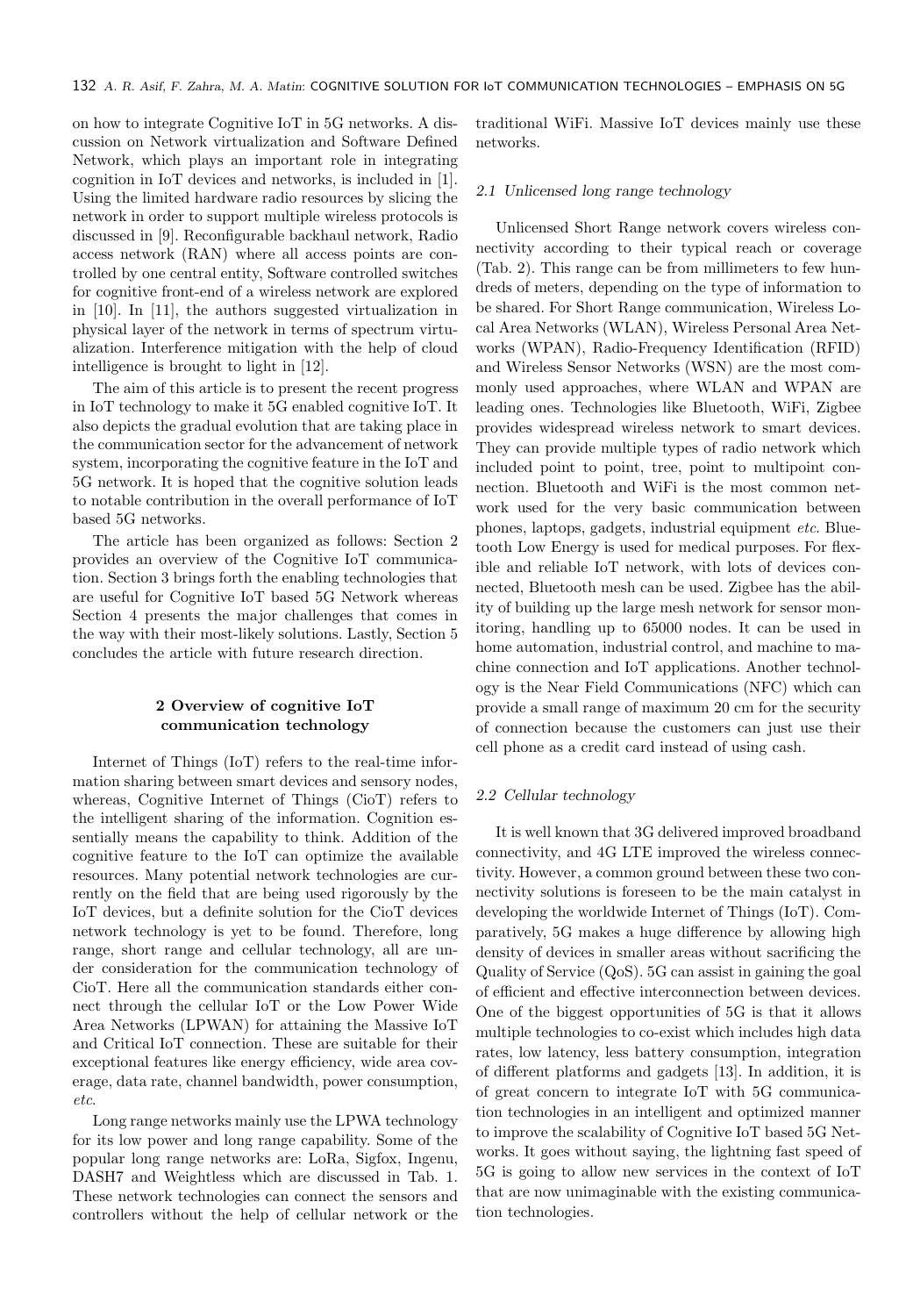## 3 Enabling technologies for cognitive IoT

The recent paradigm shift in communication technologies introduce the Cognitive feature in IoT devices and network. Multiple devices such as mobile phones, house appliances, vehicles in a Smart city are interconnected through Machine Type and Device to Device Communication using Heterogeneous network. In order to establish real-time exchange, storage and analytics of information among these devices, Big Data, Cloud Computing, SDN and NV technologies should be utilized.

#### 3.1 Millimeter wave (mmWave) communication

Due to the increasing number of smart devices around the world, frequency bands below 6 GHz have been saturated. As a result, mmWave frequency ranging from 24 GHz to 28 GHz band is considered to be the most suitable for future applications related to 5G and IoT [14, 15]. However, owing to attenuation over this frequency range, it can only be used in short range communications. Moreover, its efficiency is significantly affected by humidity, rain, even gases in the atmosphere. But one very important advantage of this technology, surpassing its drawbacks is that, frequency can be reused within short ranges, thereby supporting massive number of devices [16].

# 3.2 Machine-type Communication (MTC)

One of the main features of 5G Cellular system is to provide connectivity for MTC devices. MTC and IoT innovation demands shift in overall architecture of 5G networks to cognitive networks [17]. Despite being the most popular communication techniques nowadays, 3GPP and LTE (4G) networks cannot support the MTC communications [18, 19]. Machine to machine communication technology is envisaged to form the foundation of next-tocome 5G IoT network, enabling automated and remote monitoring of smart devices and sensors [20].

#### 3.3 Device to device communication (D2D)

This technology assists communication in shorter ranges with a very low consumption of power and better QoS for the users. It has the advantages of low latency and higher spectral efficiency. It can be employed in licensed spectrum bands and unlicensed bands without traversing the Core network, thereby offloading the complication from the network. Several communication technologies can be used for enabling Direct D2D in IoT applications which includes WiFi Direct, NFC, Zigbee, RFID and Bluetooth. Since D2D communication is now an important technology for the heterogeneous devices, it has the potential to fulfill the IoT requirements in 5G network.

#### 3.4 Heterogeneous networks (Het–Net)

Heterogeneous networks (HetNet) is useful in the case of resource constrained devices, where data transmission rates vary depending on the demand. Heterogeneous network, as the name refers, is a network where different cell types and several different protocols are used to connect all the devices in the network. Also, there are different kinds of base stations in this paradigm, using high power and low power transmitters and receivers, and utilizing different kinds of network topologies [21]. WiFi offloading and Context aware HetNet can be adopted in order to integrate HetNet with IoT network [22]. The 5G-IoT together with Het-Net connection, can provide on demand information transmission to and from, massive number of resource constrained devices.

### 3.5 Cloud computing

Cloud Computing simply refers to the on-demand remote access of data storages and processing the data over the Internet [23]. It is essentially a metaphor for the Internet. The hardware and software resources associated with this Cloud can be accessed at any time from any place. On the other hand, IoT is going to introduce a large amount of data that needs to be stored and processed to extract useful information. Integrating IoT with Cloud Computing can give meaning to the raw data. Addition of 5G to these technologies will allow having the features of faster and on-demand access to the stored data. It removes significant burden on the edge devices and thus improves the Quality of Experience (QoE) at the user end.

## 3.6 SDN and NV technology

Some elementary changes are required in the communication industry that will virtualize the network by reducing its complexity of network management. SDN and NV are responsible communication technologies that can create flexible logical networks, by which it can support 5G network communication with scalability, ultra low latency, ultra high capacity and huge number of users and Internet of things or devices. The network infrastructure based on SDN will be such that it can establish communication between applications and services in the cloud and users mobile terminal. The latest network requires flexibility and easy troubleshooting. SDN manages this by using the centralized network control [24], hence, manage the real-time network and status simultaneously.

## 3.7 Data analytics and Big data

As the development of IoT progresses, the need for an effective technology to extract information from the massive amount of data generated by these IoT devices have become the center of concern. The concept of Data analytics analyses the information extracted from devices in order to generate a pattern that best describes the consumers. On the other hand, Big Data includes a large number of datasets that may not be analyzed by the traditional computing tools. The technologies like Big data or Data analytics create the opportunity for a lot of industries that can get the human behavior information through the internet of devices and sensors.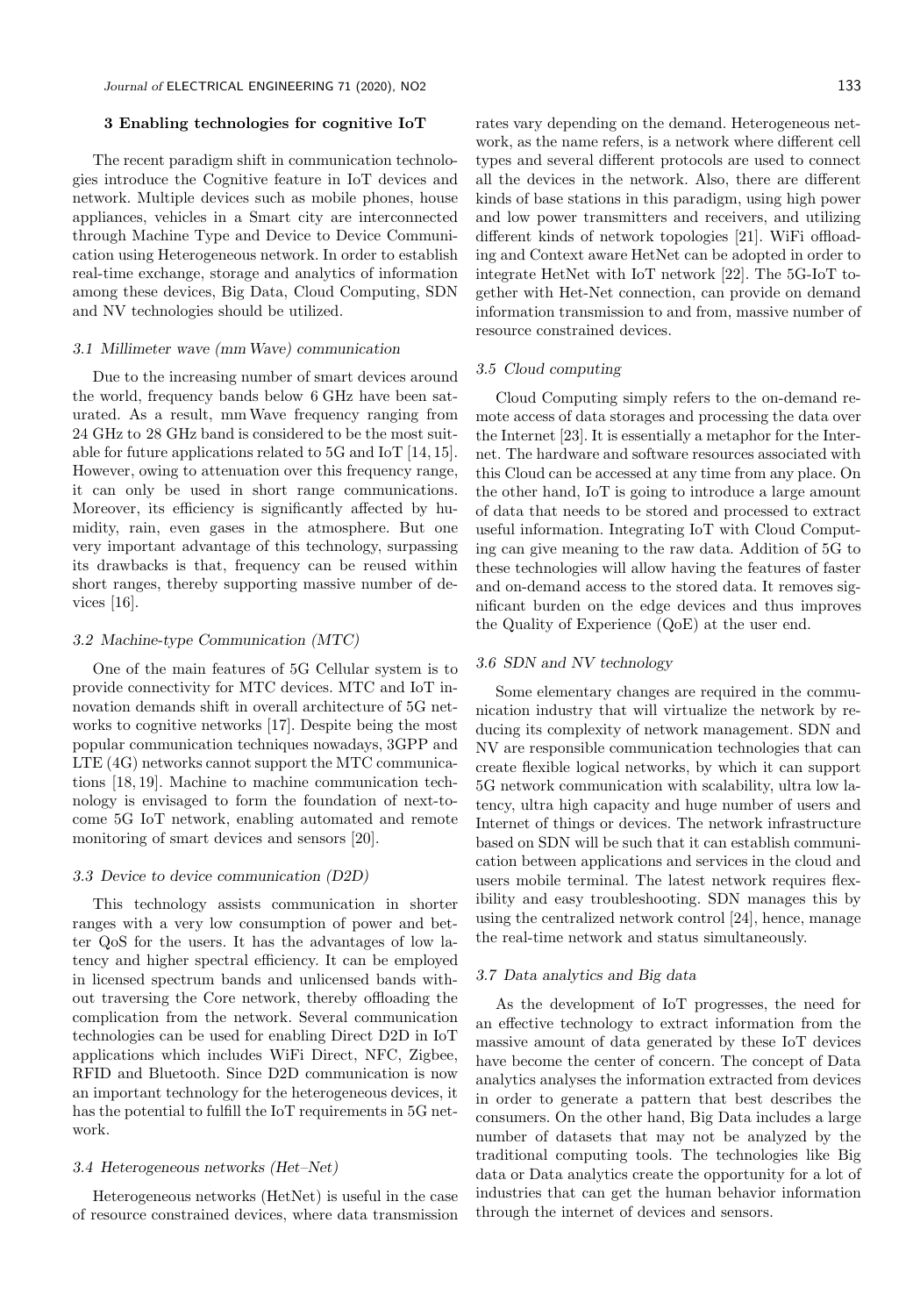## 4 Major challenges in CIoT based 5G

Deployment of 5G Cellular Networks is itself a very big challenge in establishing a worldwide Internet of Things network. On top of that, onslaught of data with massive number of devices, the interoperability between heterogeneous networks and devices, the limitation of available frequency bands, and most importantly, the security and privacy of the network impose numerous challenges on the development of Cognitive IoT based 5G network. This section highlights the major challenges in CIoT based 5G.

#### 4.1 Resource constraints

With the exponential growth in the number of smart devices and systems in 5G, the need for an intelligent network that can utilize the available radio spectrum. In order to establish effective communication between devices, the concept of Cognitive Radio (CR) comes into the picture [25]. CR is an adaptive network technology that can automatically detect available channels in a wireless spectrum, consequently controlling the network congestion and interference. Spectrum sensing is a paradigm related to cognitive radio that checks if a specific frequency band is occupied by primary user, maintaining a specific time interval. This helps secondary users to opportunistically use the channels in order to reuse the frequency band. This cognitive feature in radio spectrum carries a great significance in developing Cognitive Internet of Things. Spectrum management is another important issue because we know that spectrums are limited and are getting crowded day by day. Bringing in new bands of spectrum is very difficult as well as extremely time consuming. So we must know how to share this with the maximum level of efficiency.

## 4.2 Device and data management

Efficient management of huge number of connected devices and the data sharing among them highlights the paramount challenge in establishing interconnected networks that constantly exchange huge bulk of information without human intervention. Mobile Edge Computing (MEC) in 5G-IoT will vastly increase computation related applications like Virtual Reality (VR) or Augmented Reality (AR). Available computer resources can be efficiently used if this intelligent feature is taken into consideration while developing Cognitive IoT. Cognition at the edge essentially means sending just the useful data to the data centers instead of all sorts of data collected from the user. Machine learning technology can be rigorously used to group the useful data; useful is in the sense of extracting consumer behavior. Most of the IoT devices are going to be connected through 5G network, hence it enables cognition at the sources of generated data that can significantly reduce the burden on network.

#### 4.3 Interoperability

Most of the IoT applications are now closed systems. Breaking this barrier, the system will allow semantic interchange of information between devices to have an IoT ecosystem. Interoperability must be established between heterogeneous things and many different IoT platforms to explore the full potential of IoT applications whether it is a direct device to device communication or machine type communication, There have been significant attempts in bridging the gap of interoperability, but a unified solution is yet to be discovered. IoT Middlewares can be the key solutions to address the lack of interoperability. IoT Middlewares are basically software defined platforms that bridge the communication gap between IoT devices. The SiteWhere is the best IoT Middleware to date among few open-source Middlewares such as DeviceHive, Inatelplat etc. But, one major disadvantage of the existing Middlewares is that they are application-specific. However, cognitive Middlewares for IoT will account for a holistic solution to the lack of interoperability. Cognitive gateway will sense the incoming data and initiate the required communication protocol to deliver the data, thus making the information semantic at the receiving end.

#### 4.4 Scalability

The increasing number of users and heterogeneity of devices impose some challenges in effective management of the limited network resources. SDN and NV are two emerging technologies that are envisaged to provide cognition in IoT devices. The basic concept behind SDN is that it separates the control plane of the network from the data plane. Control plane is where the networking protocols are executed, and packets are delivered through the fastest route in data plane. This way, intelligent routing of the onslaught of traffic can lessen the burden on limited networking infrastructure. On the other hand, Network virtualization is a technology that allows the sharing of physical network infrastructure by creating multiple virtual networks. This technology refers to the virtualization of the network resources such as routers, database, links etc. These resources can be viewed wirelessly and as an individual network infrastructure by different vendors, despite sharing the same physical infrastructure. Subsequently, application specific service requirements can be fulfilled by limited physical resources. These network can work as a supplementary to the 5G-IoT technology simplifying the deployment of IoT functionalities. For virtualization of the whole network, NV can be the best supplimentation for easy deployment of 5G-IoT [26]. It can add the programmability attribute to the network, thereby creating the provision for a scalable network. While it is foreseen to have a data and user onslaught in near future, scalability of the network is of great concern which can easily be solved by this NV technology. Cognitive Internet of Thing (CIoT) paradigm can be enabled by combining the technologies SDN and NV [1].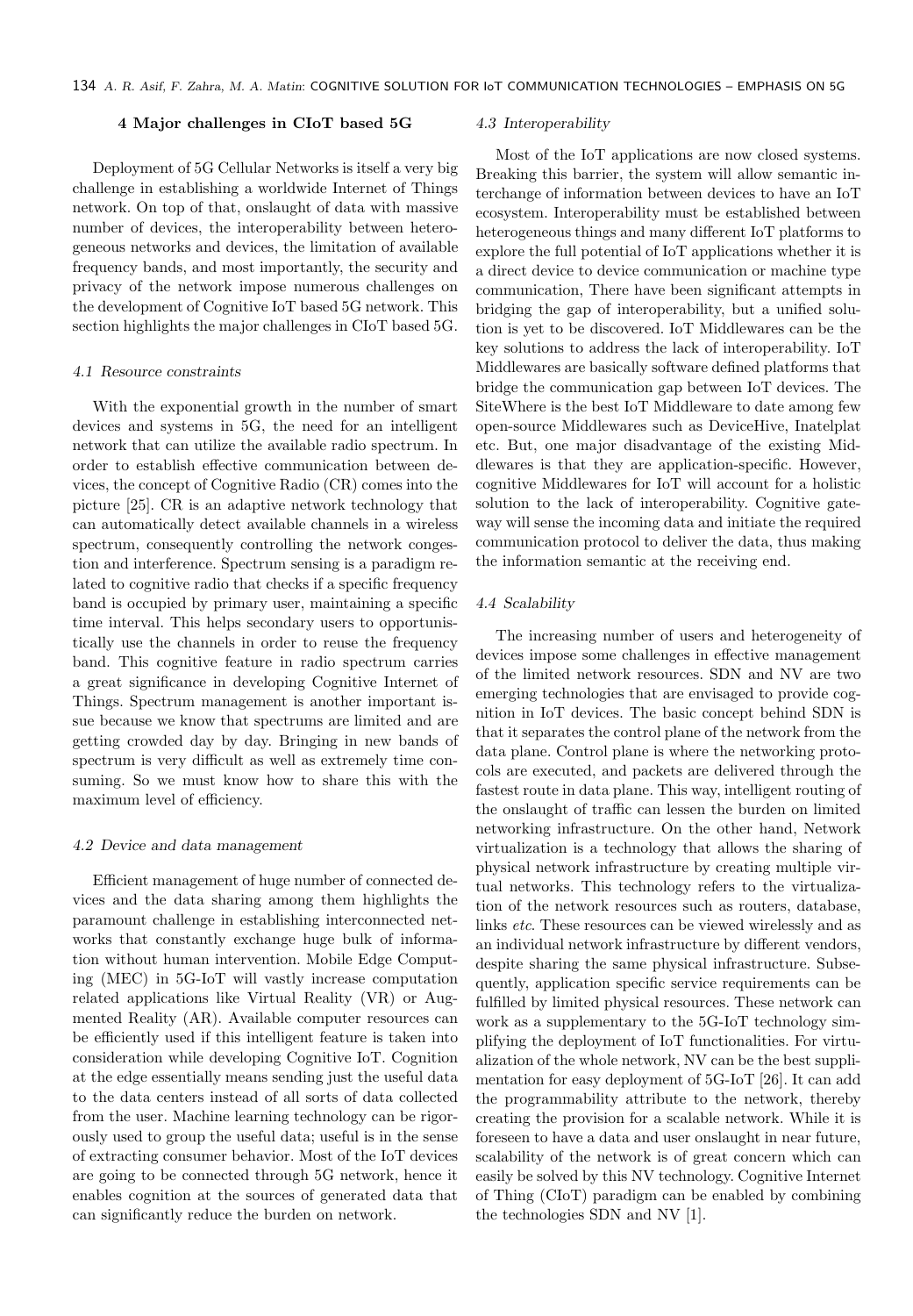| Name          | Lora                       | Sigfox                            | Ingenu                                          | Dash-7                           |  |
|---------------|----------------------------|-----------------------------------|-------------------------------------------------|----------------------------------|--|
| Communication | IEEE 802.15.4              | <b>SIGFOX</b>                     | Ingenu                                          | ISO/IEC                          |  |
| Network       |                            |                                   | (Formerly                                       | 18000                            |  |
| Standard      |                            |                                   | Onramp)                                         | standard                         |  |
| Communication | Rural-10 km                | Rural- 30-50 km                   |                                                 | $0-5$ km                         |  |
| Range         | Urban-2-5 km               | Urban- $3$ 10 km                  | $>500$ Km LoS                                   |                                  |  |
|               |                            | <b>UPLINK:</b>                    |                                                 |                                  |  |
|               |                            | Eu: $100$ bps                     |                                                 |                                  |  |
| Data rate     | 27 kbps                    | USA 600 bps<br>624 kbps           |                                                 | $167$ kbps                       |  |
|               |                            | <b>DOWNLINK</b>                   |                                                 |                                  |  |
|               | $600$ bps                  |                                   |                                                 |                                  |  |
|               | ISM band                   | ISM band                          |                                                 | Sub-GHz ISM band                 |  |
|               | Unlicensed                 | Unlicensed spectrum               | ISM band                                        | Unlicensed                       |  |
| Spectrum      | spectrum                   | 868 MHz (Europe)                  | Unlicensed Spectrum                             | spectrum                         |  |
|               | 433-868 MHz                | 915MHz (US)                       | $2.4\text{ GHz}$                                | 433 MHz, 868 MHz                 |  |
|               | 915 MHz                    | 433MHz (Asia)                     |                                                 | and 915 MHz                      |  |
|               | -Uses $\mathrm{CSS}$       | -uses UNB                         | -Used mainly in                                 | -Uses RFID                       |  |
| Key features  |                            | (Ultra narrowband)                | M2M                                             | technique                        |  |
|               | (Chirp spread)             | -Downlink: GFSK<br>-Uplink: DBPSK | communication<br>Downlink: CDMA                 | -Direct                          |  |
|               | spectrum)<br>-uses more BW | -higher spectral                  | -Uplink: RPMA and                               | communication<br>between devices |  |
|               | but gives                  | efficiency                        | <b>DSSS</b>                                     | -can also be                     |  |
|               | extended range             | -better mitigation                | -well known network                             | used for                         |  |
|               | -cost effective            | the noise                         | for its capacity, range                         | non-RFID                         |  |
|               | in deployment              | -very practical                   | and robustness                                  | devices                          |  |
|               |                            |                                   | - also provides bi-                             |                                  |  |
|               |                            |                                   | directional                                     |                                  |  |
|               |                            |                                   | communication                                   |                                  |  |
| Name          | Dash-7                     |                                   | Weightless                                      |                                  |  |
| Communication | $ISO/IEC$ 18000            |                                   |                                                 |                                  |  |
| Network       | standard                   | Weightless                        | Weightless                                      | Weightless                       |  |
| Standard      |                            |                                   |                                                 |                                  |  |
| Communication |                            |                                   |                                                 |                                  |  |
| Range         | $0\;5\;km$                 | $3 \text{ km}$ (urban)            | $2 \text{ km}$ (urban)                          | $5 \text{ km}$ (urban)           |  |
|               |                            |                                   |                                                 |                                  |  |
|               |                            |                                   | $200$ bps to                                    |                                  |  |
| Data rate     | $167$ kbps                 | 100 bps                           | $100$ kbps                                      | 1 kbps-10 Mbps                   |  |
|               |                            |                                   |                                                 |                                  |  |
|               | Sub-GHz ISM band           |                                   |                                                 |                                  |  |
|               | Unlicensed                 |                                   |                                                 | 400-800 MHz                      |  |
| Spectrum      | spectrum                   | Sub-1 GHz ISM                     | Sub-1 GHz ISM                                   |                                  |  |
|               | 433 MHz, 868 MHz           |                                   |                                                 | (TV Whitespace)                  |  |
|               | and 915 MHz                |                                   |                                                 | Uses operation,                  |  |
|               | -Uses RFID                 | -uses DBPSK                       | - Uses                                          | - Time-division                  |  |
|               | technique                  | -extremely large area             | GMSK and QPSK                                   | duplex                           |  |
|               | -Direct                    | of coverage instead               | modulation                                      | Differential                     |  |
|               | communication              | of high data rates                | -Allows operation                               | BPSK and                         |  |
|               | between devices            | -Limited to one                   | from coin-cell batteries                        | $16$ -QAM                        |  |
| Key features  | -can also be               | way communications                | - highest performance                           |                                  |  |
|               | used for                   | for UNB standard                  | of all three categories                         |                                  |  |
|               | non-RFID                   | -Weightless-N                     | - Control transmit power<br>to maintain reduced |                                  |  |
|               | devices                    | supports more<br>range and less   | interference and                                |                                  |  |
|               |                            | power consumption                 | highest capacity                                |                                  |  |
|               |                            | than Weightless-P                 |                                                 |                                  |  |

Table 1. Long range networks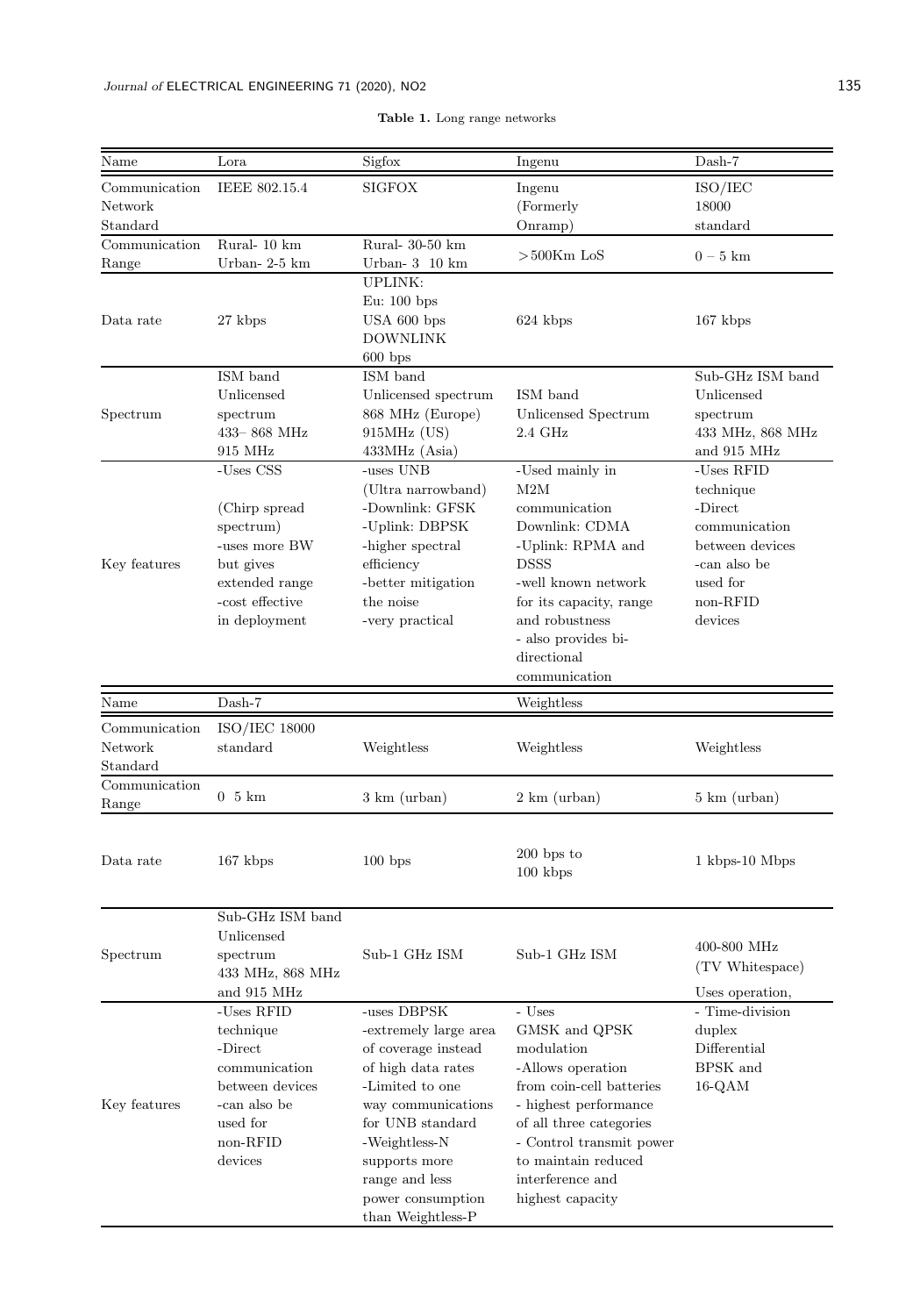| Name                        | RF link                                       | Bluetooth                                 | Bluetooth 4.0<br>Low Energy      | Zigbee                                          | Wifi                                                                                         |
|-----------------------------|-----------------------------------------------|-------------------------------------------|----------------------------------|-------------------------------------------------|----------------------------------------------------------------------------------------------|
| Communication<br>Range      | $100 - 1000$ m<br>(depending)<br>On transmis- | $100 \text{ m}$                           | More than<br>$100 \text{ m}$     | $1020$ meters<br>(approx)                       | 50m depending<br>on router                                                                   |
|                             | sion power<br>and antenna)                    |                                           |                                  |                                                 |                                                                                              |
| Data rate                   | $1-2$ Mbps                                    | $1-3$ Mbps                                | 25 Mbps                          | $20 \text{ kb/s}$ to<br>$250 \text{ kb/s}$      | 250 Mbps                                                                                     |
| Spectrum                    | 916.5 MHz                                     | 2-3.5 MHz                                 | $2.4\text{ GHz}$                 | 868 MHz<br>to 2.4 GHz<br>depending<br>on region | 2.4 GHz<br>Unlicensed<br>$(ISM)$ band<br>But designed<br>To operate<br>Between 1<br>to 7 GHz |
| Power<br>consumption        | Less than<br>$1\text{ }\mathrm{mW}$           | 1 W                                       | $0.01 - 0.5$ W                   | Very low                                        | Very low                                                                                     |
| Latency and<br>Battery life |                                               | $100$ ms and<br>$0.625$ ms                | 6 <sub>ms</sub><br>and 3 ms      | Low latency                                     | Low latency                                                                                  |
| Key featurres               | -Uses FSK<br>technique<br>-Low cost           | -Uses GFSK<br>technique<br>-important for | -Uses FHSS<br>technique<br>-User | -Uses<br>O-QPSK<br>-Low power                   | -Uses radio<br>waves to<br>establish<br>networks                                             |

Table 2. Short range networks

## 4.5 Security

With the rapid growth of the heterogeneous IoT devices within a system, the security issues need to be in consideration in a great margin. The issues may include threats like malicious code attacks, inability to receive security patches, hacking into smart meters and Denial of Services (DOS) [2]. Therefore, the system requires security to protect each layer from unwanted interference through valid data security, authorization, authentication, confidentiality and trust. To ensure security in the IoT devices, the architectural layers must include individual secure administration. Currently, the main target is to control the access control protocol and authentication issues, but new networking protocols like Ipv6 and 5G are essential to be incorporated for the upcoming technological revolution. The basic challenges in 5G will include mandated security in the network, flash network traffic, security of radio interfaces, user plane integrity, roaming security, signaling storms, DOS attacks on the end devices and the infrastructure [27]. Massive connectivity, cost issues and device flexibilities can be met with the help of Cognitive solutions such as Cloud computing, SDN and NV. However, privacy concern comes to light when Cognitive IoT is integrated with 5G. Hence, we need to go for artificial intelligence and context awareness which will enable proactive programmability and network forensics.

The inability of incorporating shared infrastructure retains major issues such as mismatch in global policies and standards, access control and end to end security which impose a research challenge issue for future researches.

# 5 Conclusion

Internet of Things (IoT) with cognition capability is a great inclusion to the development of an interconnected world, where every thing can share information [28]. 5G on the other hand is an add-on to this development with improved data rate and low latency. 5G and cognitive based IoT together can enable sensory nodes or massive devices connecting in real-time through smart decisions while sharing information. This article provides technical aspects associated with Cognitive solutions for IoT based 5G networks. It also highlights the challenges in Cognitive IoT based 5G reported in the literature.

#### **REFERENCES**

- [1] N. Bizanis and F. A. Kuipers, "SDN and Virtualization Solutions for the Internet of Things: A survey", *IEEE Access*, vol. 4, pp. 5591-5606, 2016.
- [2] G. A. Akpakwu, B. J. Silva, G. P. Hancke and A. M. Abu-Mahfouz, "A Survey on 5G Networks for the Internet of Things: